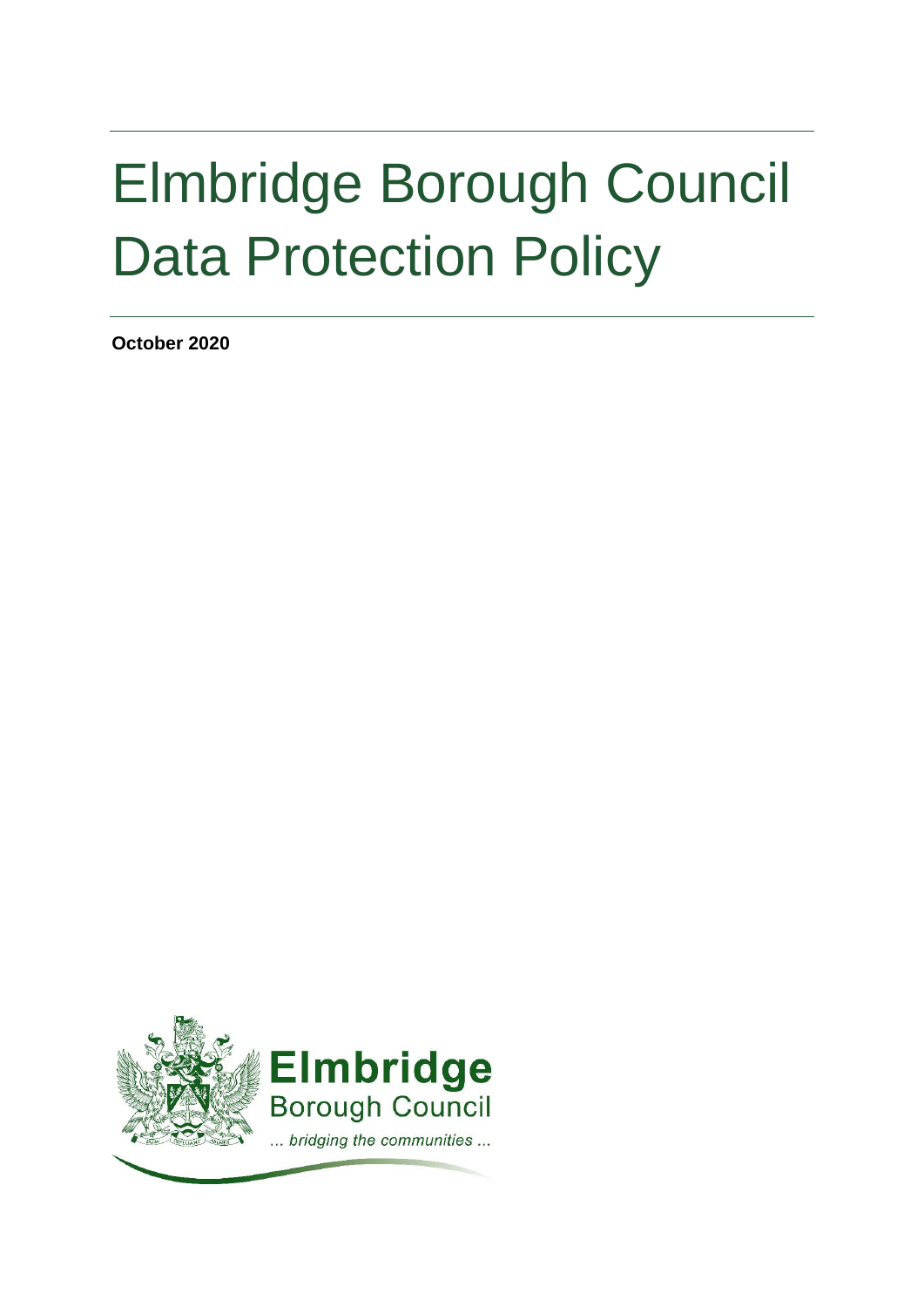# Contents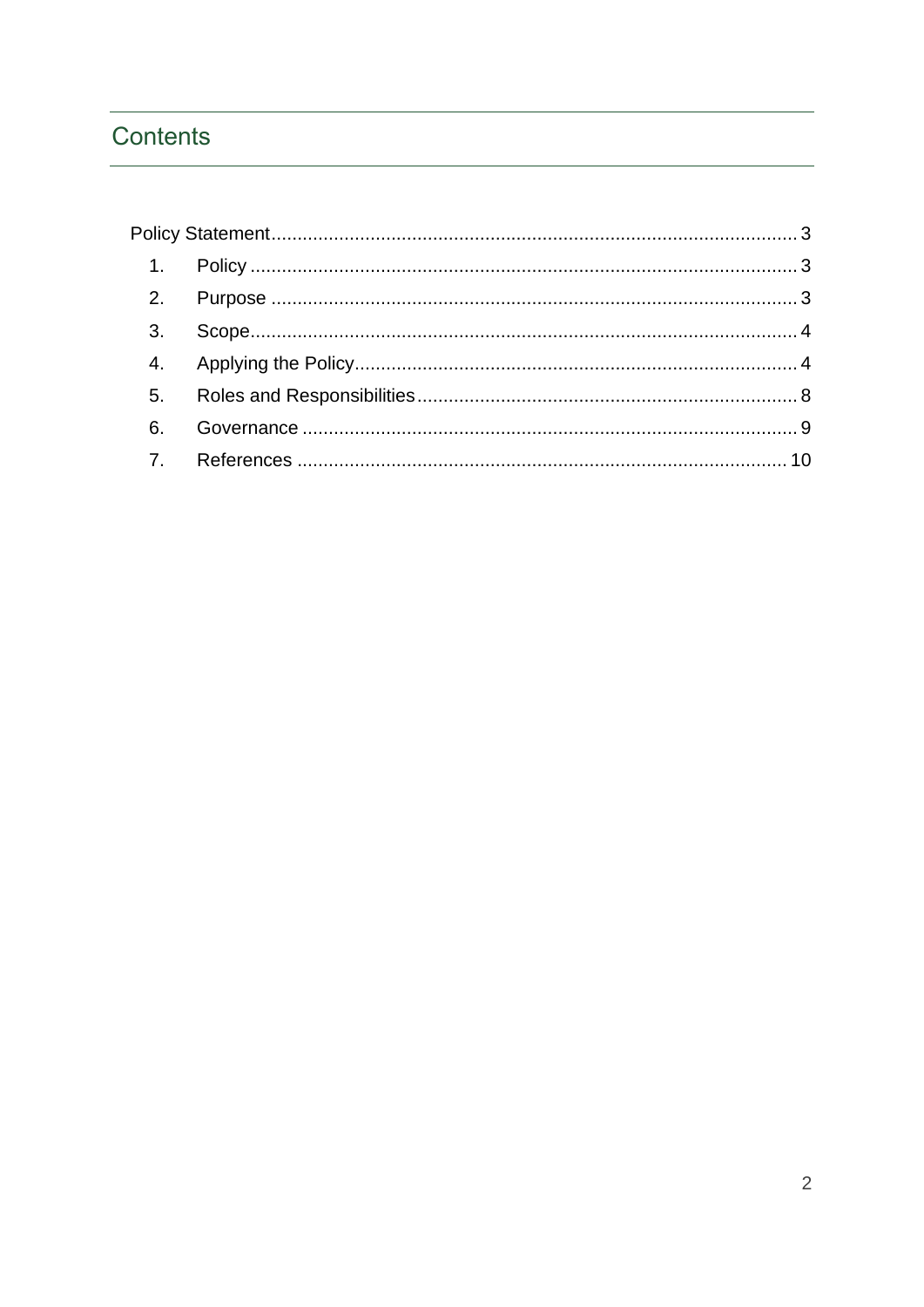## <span id="page-2-0"></span>**Policy Statement**

## <span id="page-2-1"></span>**1. Policy**

Elmbridge Borough Council (the Council) collects and uses personal data in order to carry out its business and provide services. This Data Protection Policy sets out how the Council will protect individuals' rights in relation to the storage, access, use and disclosure of their personal data, and defines standards to achieve compliance with current legislation.

The Data Protection Act 2018 and General Data Protection Regulation (GDPR) detail requirements that must be complied with to ensure that the rights and freedoms of living individuals are not compromised, and that all personal data is processed in a secure and appropriate manner. The legislation also stipulates that those who record and use personal information must be open about how the information is used and must follow good handling practices. This applies to the whole lifecycle of information, including the collection, use, disclosure, retention and destruction of data. the Council is committed to fulfilling its obligations under this data protection legislation and has produced this policy to both assist officers and provide assurance to its customers.

## <span id="page-2-2"></span>**2. Purpose**

The purpose of this policy is to enable the Council to:

- Comply with all legislation in respect of the personal data it holds about individuals
- Protect the Council's clients, service users, staff and other individuals for whom the Council deals with in order to conduct its business or provide services
- Follow good practice. This policy is a key document within the Council's Information Governance Framework which provides a formal structure for the implementation of the requirements of GDPR and the Data Protection Act 201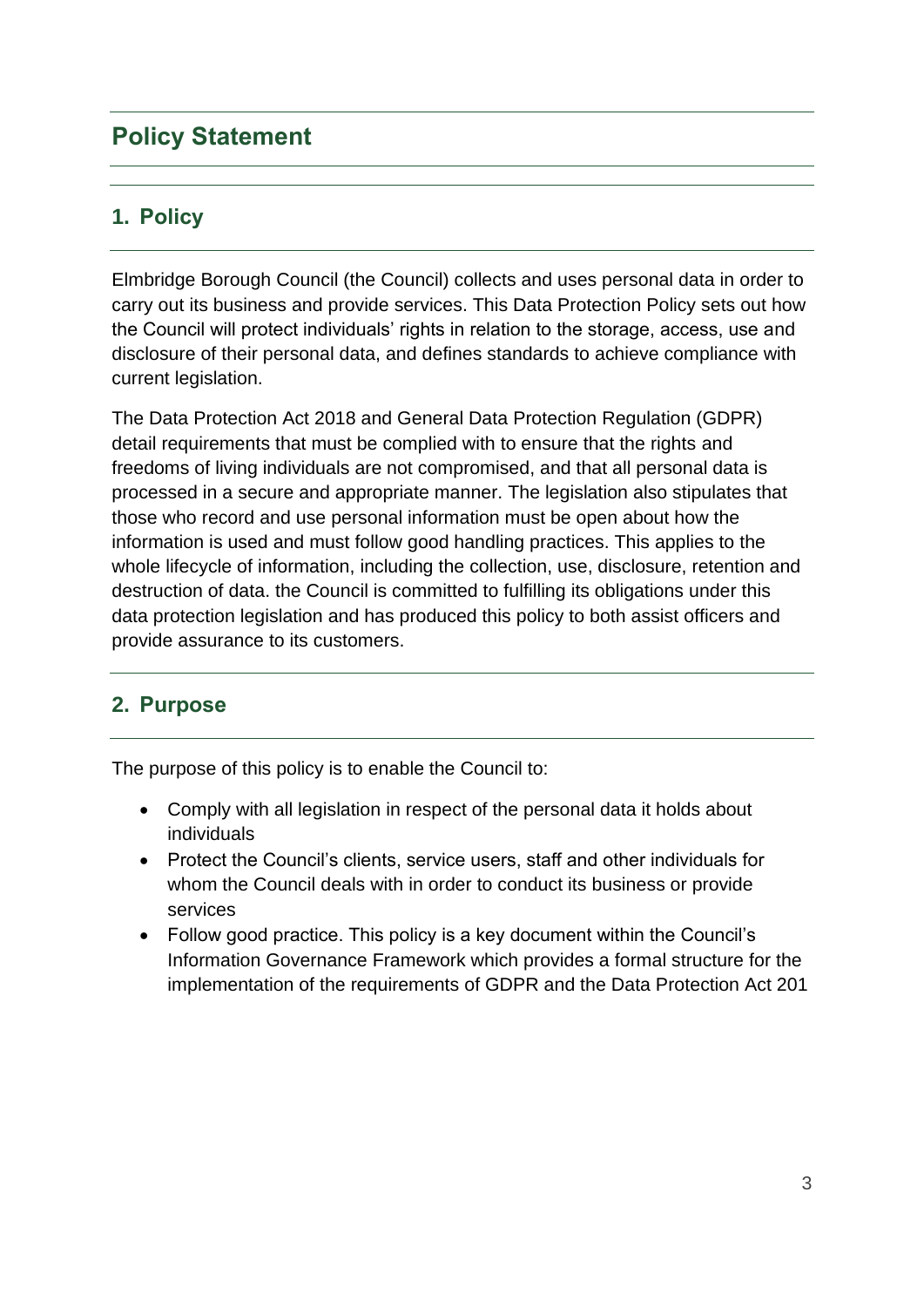## <span id="page-3-0"></span>**3. Scope**

This policy applies to all the personal data held by the Council and includes manual/paper records, and personal data that is electronically processed by a computer or any other means. This policy applies to anyone accessing or using all Council personal data held by the Council in any form. It applies to all Departments, Committees, Partners, contractual third parties and agents of the Council including:

- Customers
- Current, past and prospective employees
- Contractors
- Councillors
- Suppliers
- Service Users
- Carers
- Residents
- Others with whom the Council communicates

## <span id="page-3-1"></span>**4. Applying the Policy**

#### **4.1 What is Personal Data**

Under GDPR Personal data refers to any information relating to an identified or identifiable natural person (data subject) who can be identified, directly or indirectly, in particular by reference to an identifier such as:

- A name
- An identification number
- Location data
- Online identifier
- Physical details
- Physiological details
- Genetic details
- Mental health
- Economic factors
- Cultural or social identity of natural persons

#### **4.2 Special Category Data (Sensitive Personal Data)**

The following categories of personal data relate to more private matters of a data subject's life: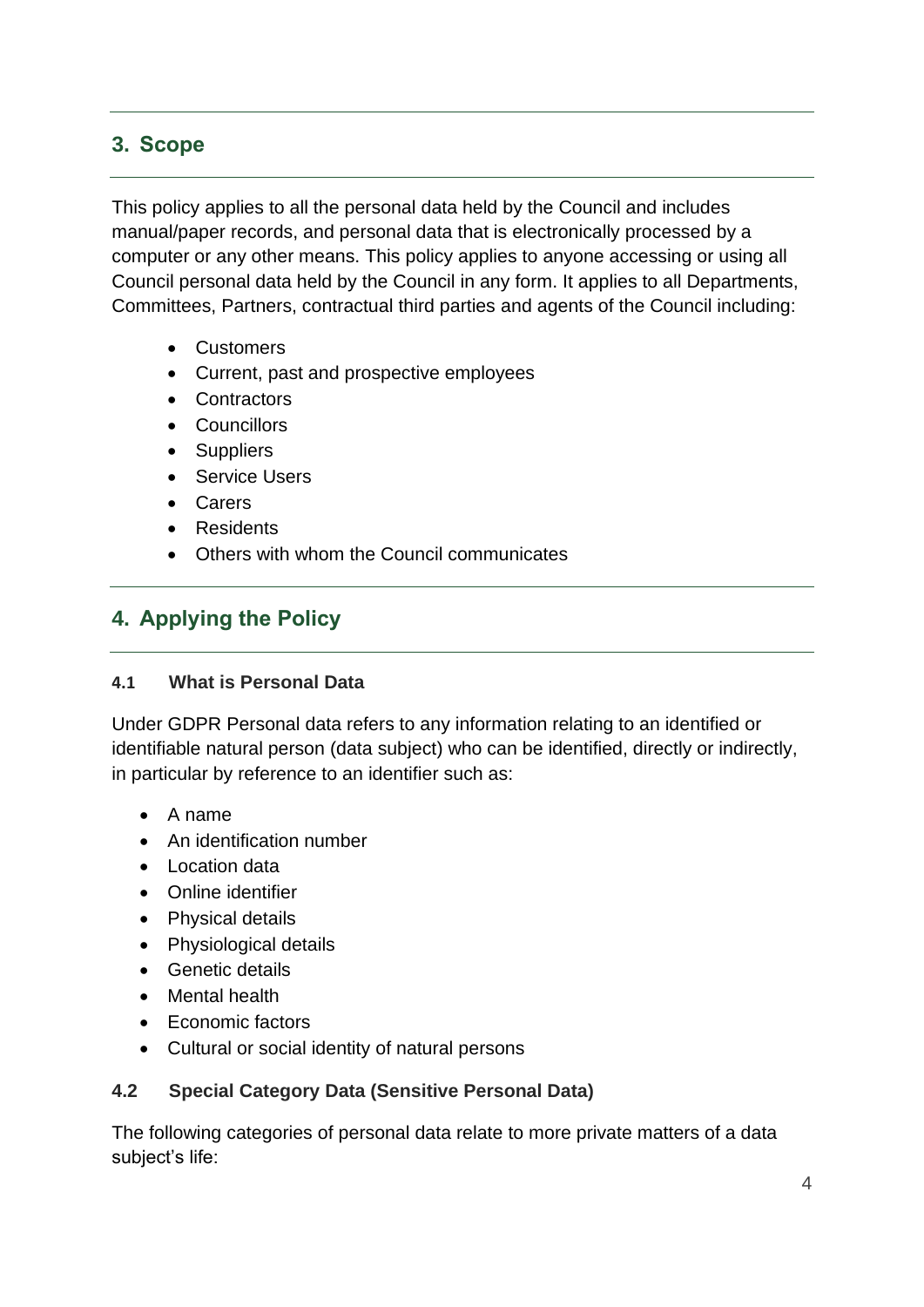- Racial or Ethnic origin
- Political opinions
- Religious beliefs
- Trade Union membership
- Physical or mental health
- Sexual orientation or sex life
- Criminal proceeding or convictions
- Genetic data
- Biometric data

#### **4.3 Data Protection Principles**

There are 6 key definitions in the GDPR. These principles do not provide hard and fast rules but embody the spirit of the general data protection regime. Compliance with these principles is fundamental to embedding good data protection and is key to the Council compliance with the provisions of GDPR.

## **General Data Protection Regulation Principles**

- **Lawfulness, fairness and transparency** Personal data shall be processed lawfully, fairly and in a transparent manner in relation to the data subject
- **Purpose - purpose limitation**  Personal data shall be collected for specified, explicit and legitimate purposes and not further processed in a manner that is incompatible with those purposes
- **Data minimisation**  Personal Data shall be adequate, relevant, and limited only to what is necessary in relation to the purposes for which it is processed
- **Accuracy**  Personal Data shall be accurate and where necessary kept up to date. Every reasonable step must be taken to ensure that personal data that is inaccurate is erased or rectified.
- **Storage limitation** Personal data shall be kept in a form that permits identification of data subjects for no longer than is necessary. Personal data may be stored for longer periods in so far as the said personal data will be processed only for
	- archiving purposes
	- in the public interest
	- scientific or historical research purposes
- **Integrity and confidentiality** Personal data shall be processed in a manner that ensures appropriate security, including protection against accidental loss, destruction or damage.
- **Accountability Principle** The controller the Council shall be responsible for and be able to demonstrate compliance with all the above principles
- **Overseas Transfer of Personal Data** Data should not be transferred to other countries that do not have the same level of data protection Although this is not considered one of the GDPR principles GDPR does require that organisations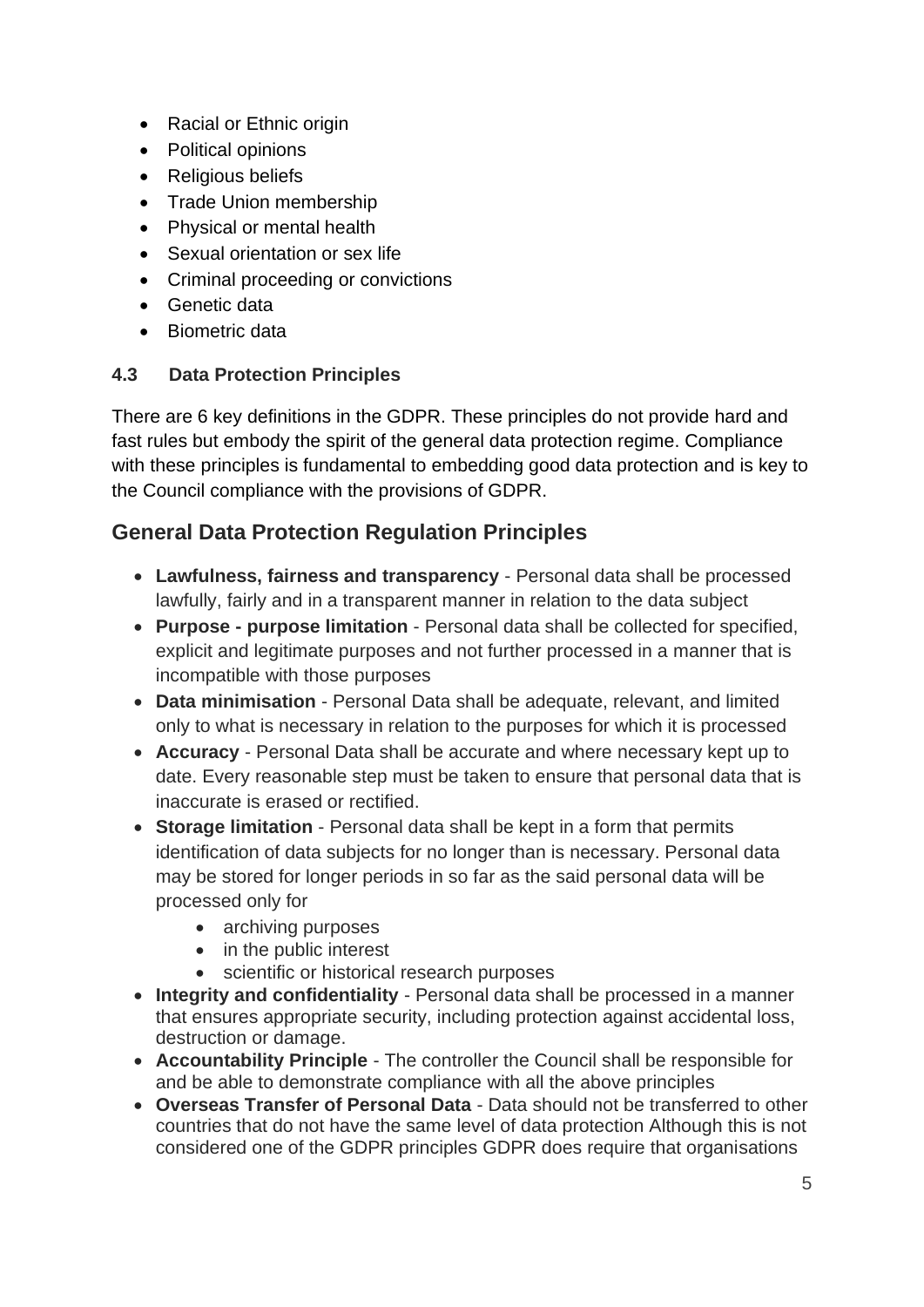must receive explicit consent from their Data Subjects for their personal information to be transferred outside of the EEA.

Based upon the GDPR principles, the Council will:

- Observe fully, conditions regarding the fair collection and use of personal information
- Meet its obligations to specify the purpose for which information is used
- Collect and process appropriate information, to the extent for which it is needed, to fulfil operational needs, or to comply with any legal requirements
- Apply checks to determine the length of time that information is held
- Take all appropriate security measures to safeguard personal information
- Ensure the rights of data subjects, about whom information is held, are fully exercised
- Ensure that all staff managing and handling personal information understand their contractual responsibilities
- Ensure that all staff managing and handling personal information are appropriately trained
- Ensure that all staff managing and handling personal information are appropriately supervised
- Ensure that methods of handling personal information are regularly reviewed and evaluated
- Ensure that personal information is not transferred abroad without the appropriate safeguards.

## **4.4 Personal Information Sharing**

Any regular sharing of personal information between the Council and other agencies will be subject to an information sharing protocol, and an agreed data transfer process that meets the requirements of the Data Protection Act. Personal information sharing with the Council must comply with the Data protection principles of 'Purpose' stating that personal data shall be obtained only for one or more specified or lawful purposes and shall not be processed in a manner incompatible with that purpose.

## **4.5 Data Privacy Impact Assessments (DPIA)**

DPIAs are now mandatory under GDPR. A DPIA must be carried out for processing that is likely to result in a high risk to individuals. It is also good practice to carry out a DPIA for any major project that requires the processing of personal data. A DPIA must:

- Describe the nature, scope, context and purpose of the processing
- Assess necessity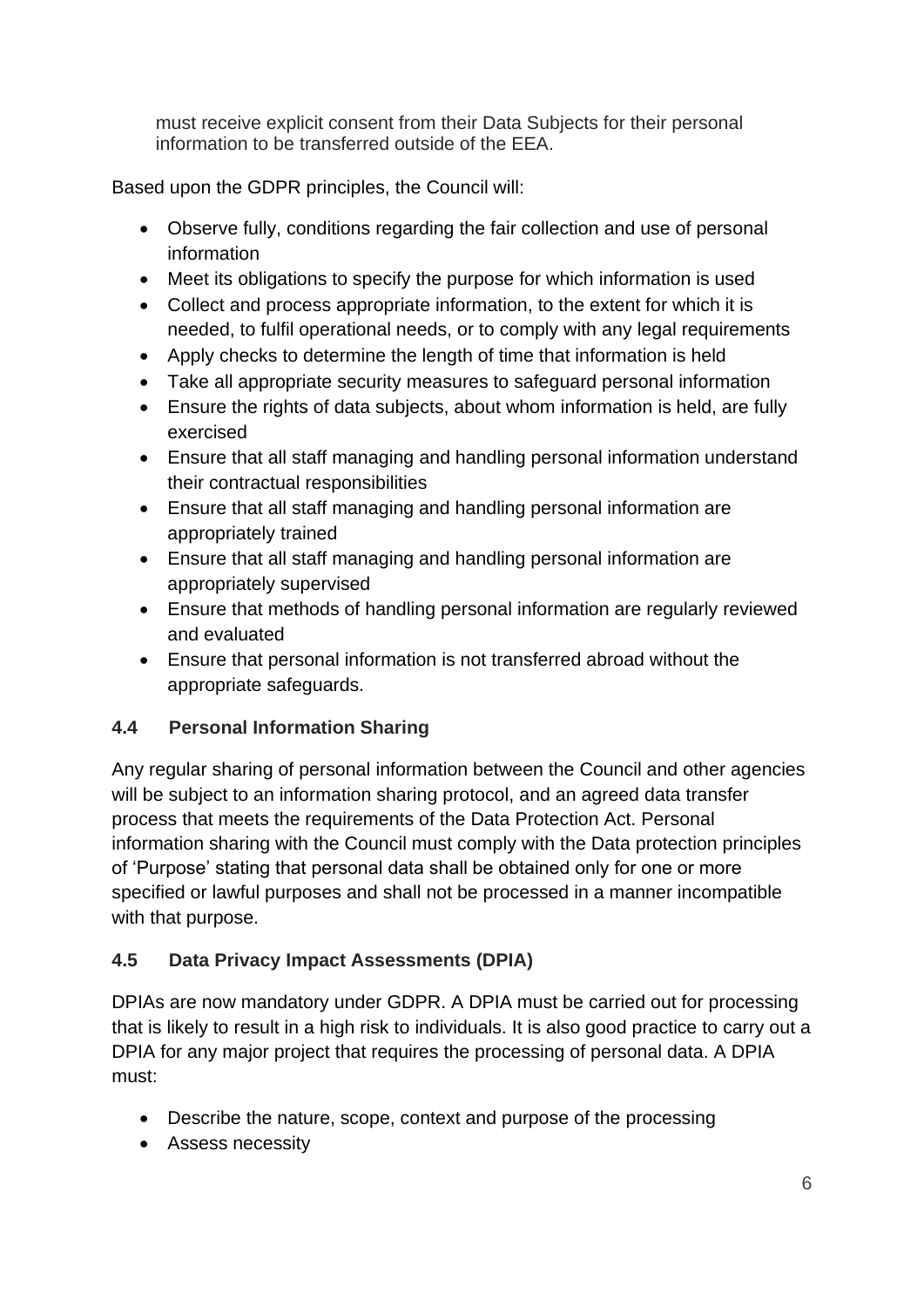- Identify and assess risks to individuals
- Identify additional, measures to mitigate risks

The results of DPIAs should be reported either to the DPO or the Information Governance Group where any high risks are identified.

#### **4.6 Consent**

GDPR sets a high standard for consent as a lawful basis for processing personal or special category data. Where processing is based on consent, the Council is required to demonstrate that the Data Subject has consented to the processing of their personal data. Consent therefore requires either a positive opt-in process or a clearly written declaration, pre-ticked boxes or any other method of default approval cannot be used. The Data Subject has the right to withdraw their consent at any time where consent is the basis for processing personal data.

## **4.7 Data Subjects' Rights and Subject Access Requests (SARs)**

Data Subjects whose data is held by the Council have the following rights over their personal data and can access that data and any supplementary information about how their data is being processed, by Subject Access request:

- The right to be informed about how and why their personal data is processed
- The right to access their data
- The right to rectify their data
- The right to be forgotten erasure of their data
- The right to restrict processing of their data
- The right to data portability
- The right to object to processing of their data
- The right to object to profiling, or automated decision making

These requests must be handled and responded to in a timely manner in line with the requirements of GDPR which determines that all SARs must be:

- Provided free of charge
- Answered without delay and within 30 days.

All SARs will be managed and tracked by the Data Protection Officer.

#### **4.8 Training**

Data Protection training will be made available for all the Council Employees. Training will be mandatory for all staff who process personal or sensitive data. The training provided is aimed to ensure that all individuals understand their responsibilities for managing data in line with all new legislation. Training materials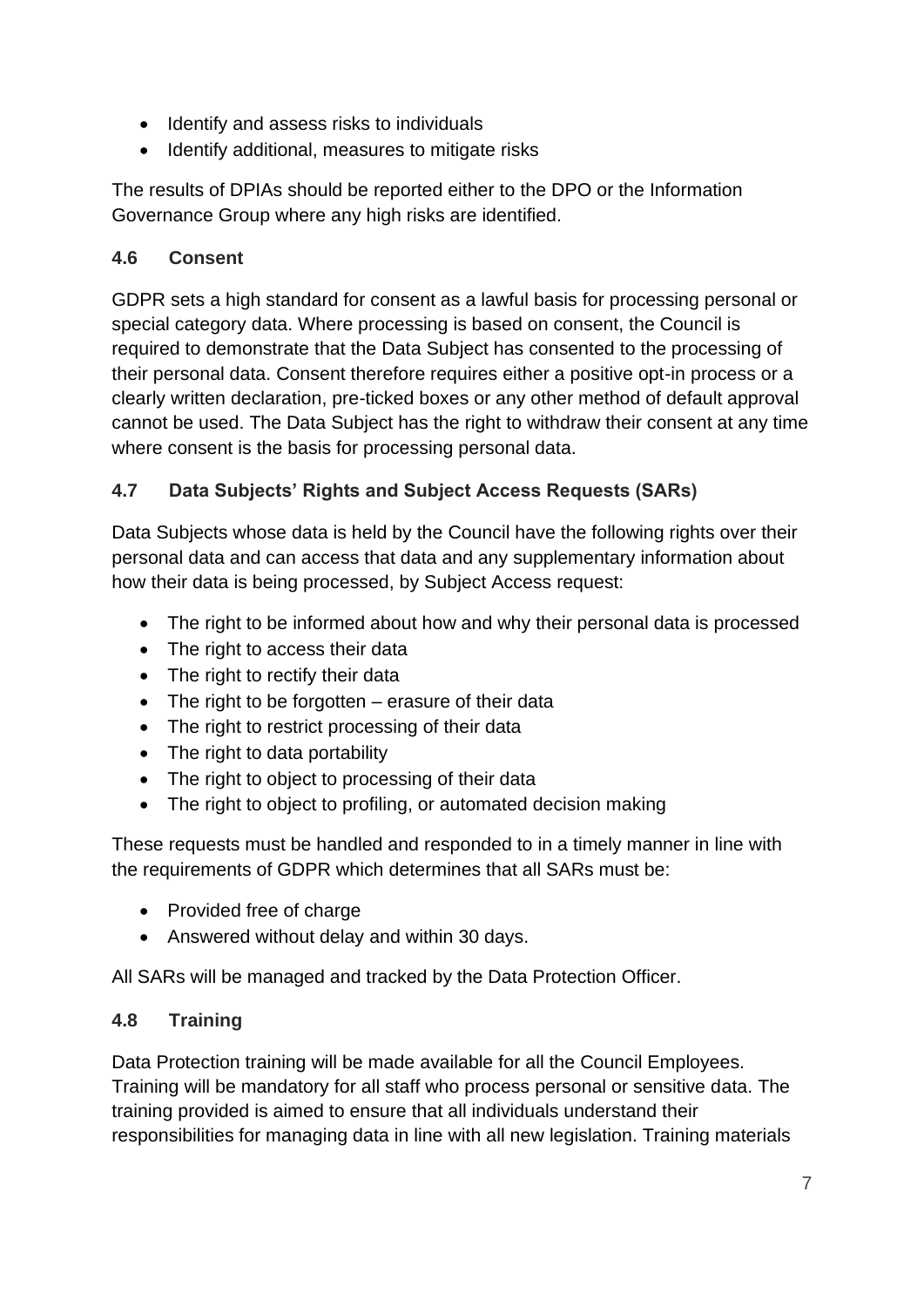must be kept up to date with all relevant UK and EU legislation and should be made available to all staff.

## <span id="page-7-0"></span>**5. Roles and Responsibilities**

#### **5.1 Senior Information Risk Owner (SIRO)**

The SIRO has overall responsibility and accountability in all aspects of Data Protection. They are required to provide assurance that all risks are effectively managed and mitigated. They will delegate compliance of this Data Protection and other related policies to the Data Protection Officer.

#### **5.2 Data Protection Officer (DPO)**

The DPOs role is:

- To inform and advise the Council and its employees about the Council's obligations to comply with GDPR and other data protection laws
- To monitor compliance with the GDPR and other data protection laws, along with the Council's policies in relation to the protection of personal data, including the assignment of responsibilities, awareness training and training of staff involved in processing operations and conducting related audits
- Provide advice and monitor data impact assessments (DPIA)
- Co-operate with the Supervisory Authority The ICO
- To be the first point of contact for the supervisory authorities and for individuals on issues relating to processing, including prior consultation where appropriate
- Perform their duties in an independent manner with due regard to the risk associated with processing of operations, considering the nature, scope, context and purposes of all data processing
- Escalate where appropriate to the CMB.

#### **5.3 Information Asset Owners (IAOs)**

IAOs take responsibility for:

- Ensuring the correct protection and handling arrangements for the information assets that they own
- Ensuring that the Council Information Governance Policies are communicated and implemented within their respective areas of responsibility, and for ensuring that any issues regarding resourcing, training, and compliance are escalated to the DPO and or the IGG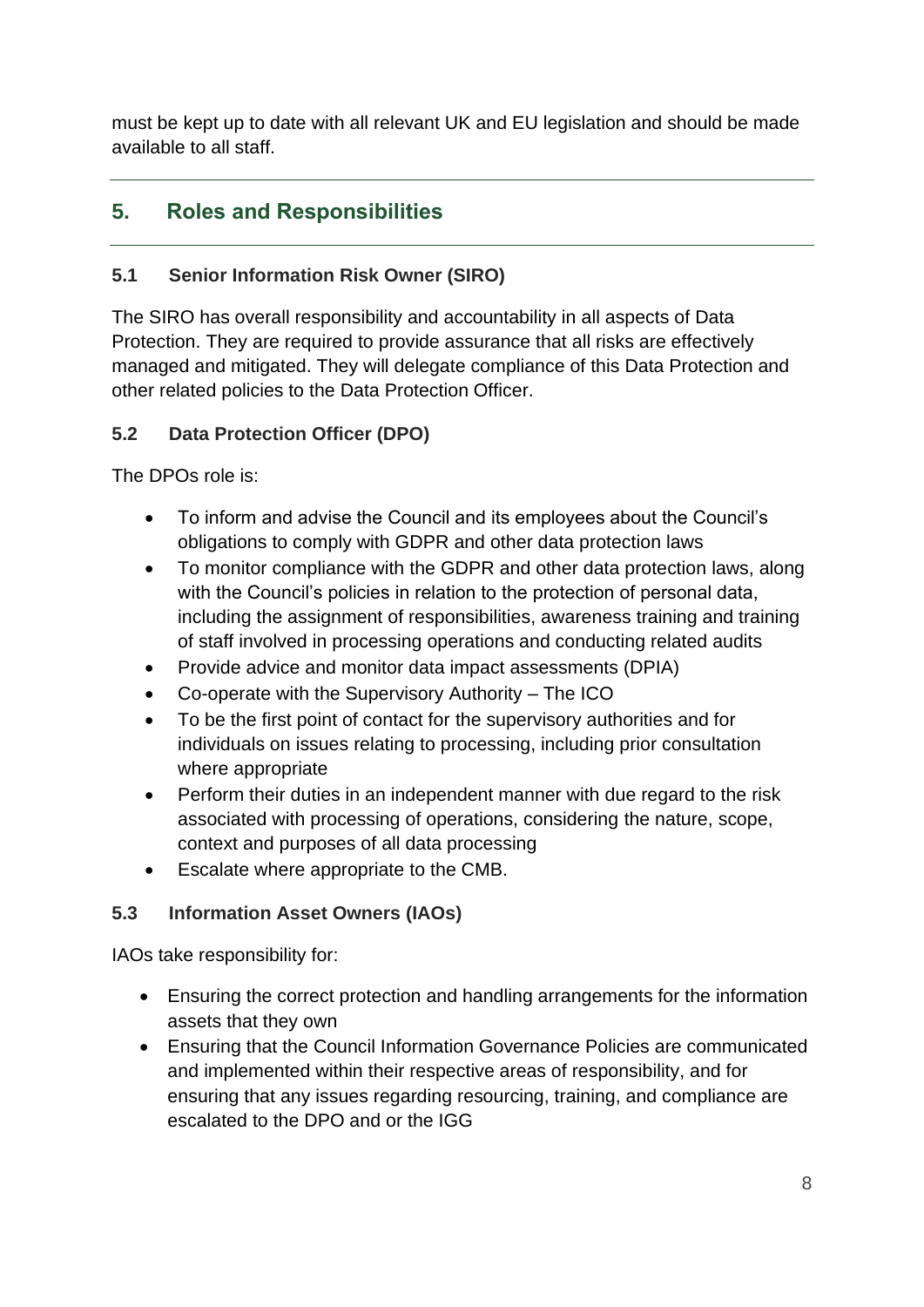• Responsible for ensuring that staff are informed of any updated changes to Information Governance Policies.

#### **5.4 Information Asset Administrators (IAAs)**

IAAs take responsibility for:

- Keeping the Asset Registers up to date
- Ensuring information handling procedures are managed
- Ensuring that personal information is not unlawfully exploited
- Acting as first port of call for any staff seeking advice related to data protection

#### **5.5 Individual Employees**

All staff whether permanent or temporary are required to:

- Read and understand and accept any policies and procedures that relate to personal data that they may handle as part of their role
- Take responsibility for data protection and adhere to this policy and related procedures Attend training related to Data Protection or the handling of personal data;
- Understand the main concepts of Data Protection related legislation
- Identify and report any risks that they identify in relations to the security of personal data to their line manager
- Assist their customers to understand their rights and the Council's responsibilities regarding Data Protection
- Identify any SARs and follow the correct reporting procedure and escalation

## <span id="page-8-0"></span>**6. Governance**

#### **6.1 Council Management Board (CMB)**

#### CMB should

- maintain oversight of the Information Governance Group (IGG)
- ensure that the Council's approach is effective in terms of resources, commitment and execution of all matters related to Information Governance.
- review and provide final approval for all Information Governance related policies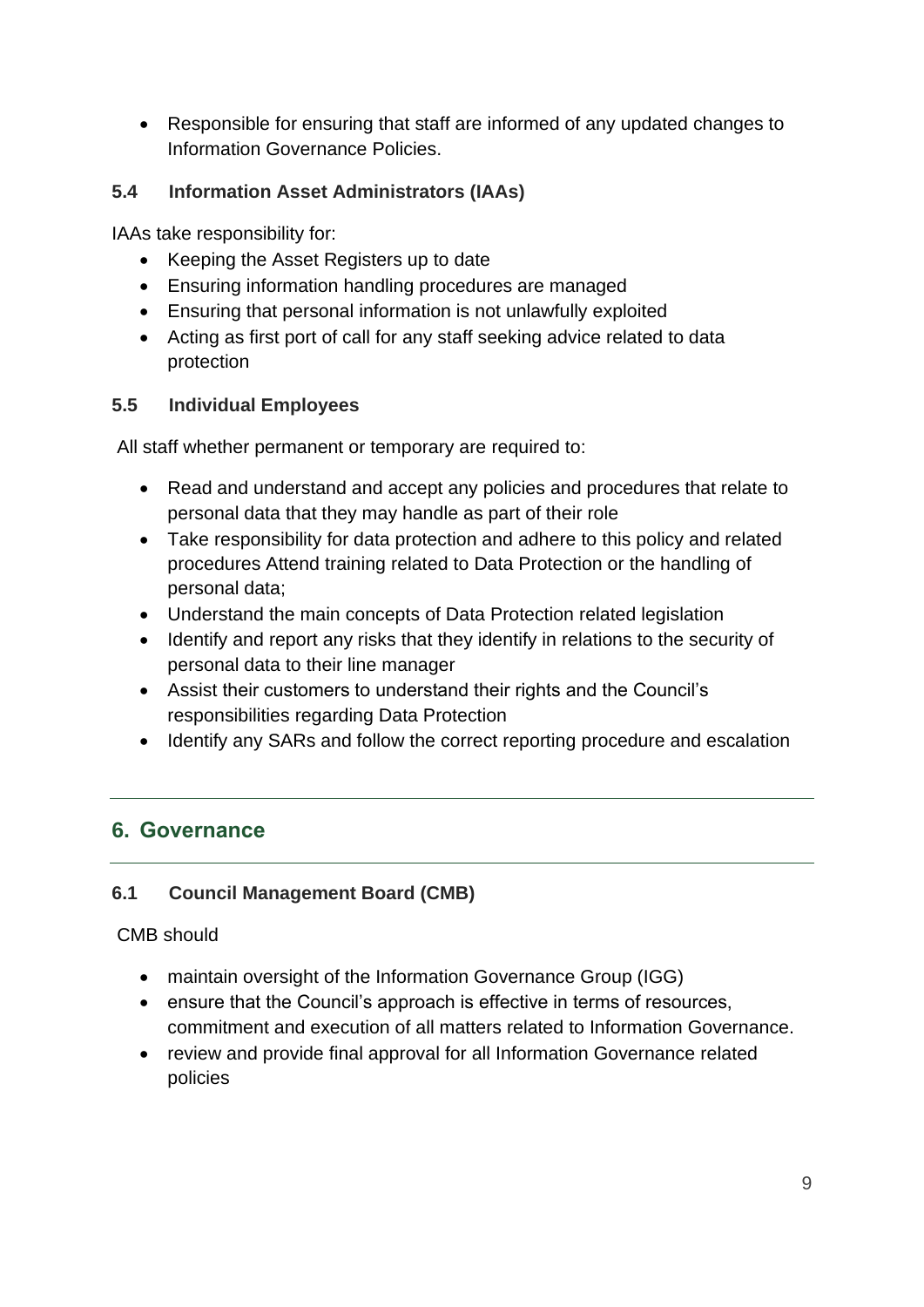#### **6.2 The Information Governance Group (IGG)**

The IGG is Chaired by the Head of ICT and Digital Services and will meet once every two months. It is the role of the IGG to:

- Decide and/or recommend operational matters around all aspects of Information Governance
- Establish a Framework to embed best practice in all aspects of Information Governance
- Define the organisational policies in respect of data protection considering any legal and local authority requirements
- Provide regular reporting to the CMB which should include any key risks relating to the Council's ability to demonstrate compliance to regulation/policies
- Provide an update on reported incidents of Personal Data Breaches, SARs, IGG actions, audit points and any other key points as agreed by the IGG members

#### **6.3 Monitoring Compliance**

Compliance with this policy and related standards will be monitored by the DPO and IGG. Ongoing monitoring and an action plan for improvements will be formulated by the IGG and communicated accordingly. Any disregard for this policy may be treated as misconduct and a serious breach may be treated as gross misconduct and will be subject to the Council's disciplinary procedure. If you do not understand the implications of this policy or how it may apply to you, seek advice from your manager, the Data Protection Officer, any member of the legal team, or any member of the IGG.

#### **6.4 Review and Revision**

This policy will be reviewed as it is deemed appropriate, but in line with any new or changed legislation, regulations or business practices but no less frequently than every 12 months. Policy review will be undertaken by the Information Governance Group and presented to the CMB for approval.

## <span id="page-9-0"></span>**7. References**

Internal guidance on implementation of the Data Protection Act, and key Data Protection Act related documents are available to Council employees via the Information Governance pages on Bridge-it. General guidance and a free helpdesk dealing with GDPR related issues are available to Council employees and the public via the Internet on the [Information Commissioner's Office website.](https://ico.org.uk/)